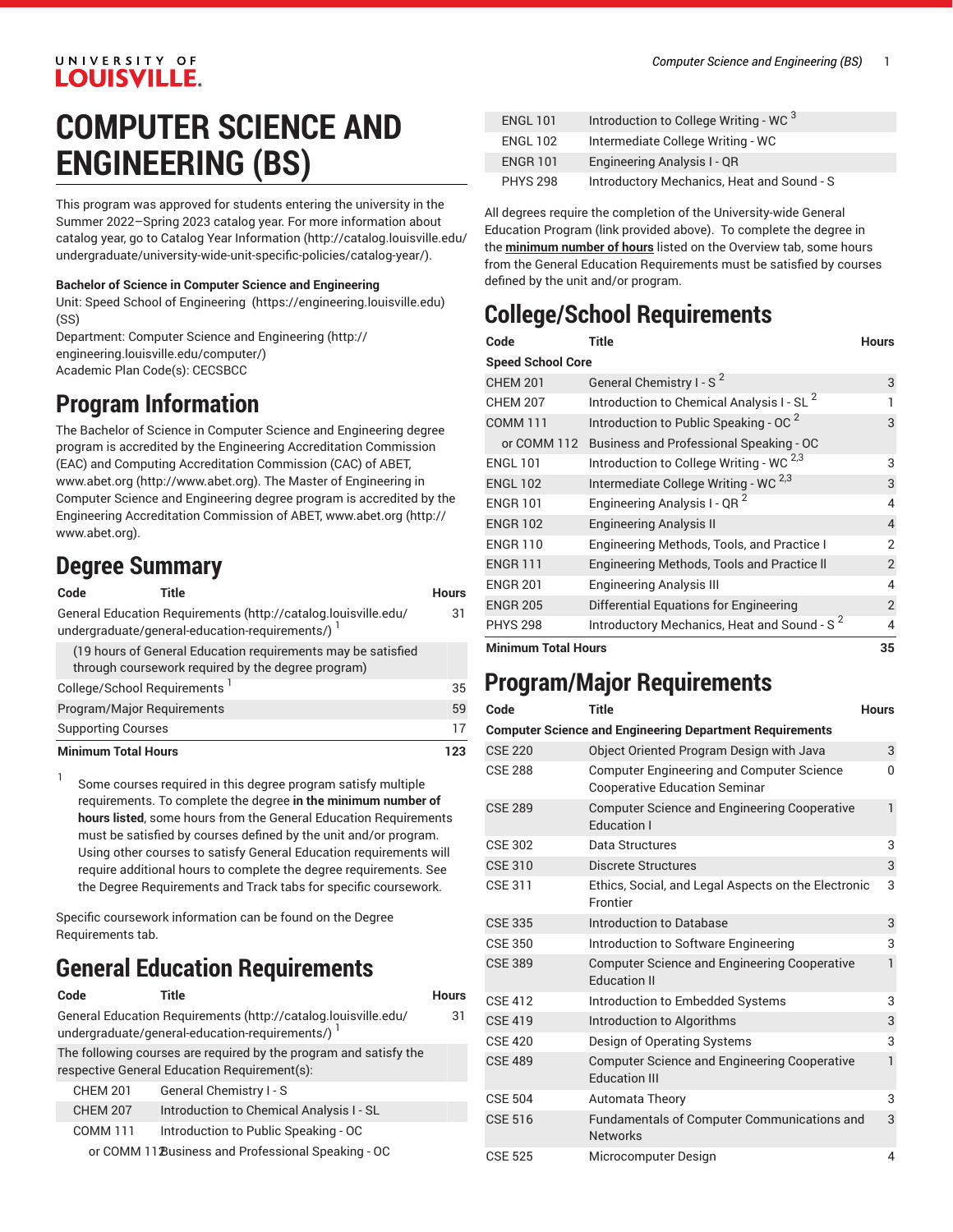### UNIVERSITY OF **LOUISVILLE.**

| Code                                   | Title                                              | Hours |
|----------------------------------------|----------------------------------------------------|-------|
| <b>Minimum Total Hours</b>             |                                                    | 59    |
| <b>PHYS 295</b>                        | Introductory Laboratories I - SL                   |       |
| CSE 130                                | Introduction to C and C++ Programming<br>Languages | 3     |
|                                        | <b>Computer Science and Engineering Core</b>       |       |
| CSE Electives (see below) <sup>4</sup> |                                                    | 12    |
| <b>CSE 596</b>                         | <b>CSE Capstone Design - CUE</b>                   | 3     |

| <b>Supporting Courses</b>  |                                                 |               |
|----------------------------|-------------------------------------------------|---------------|
| <b>ECE 210</b>             | Logic Design                                    | 3             |
| <b>ECE 211</b>             | Logic Design Laboratory                         |               |
| <b>ECE 252</b>             | Introduction to Electrical Engineering          | 3             |
| IE 360                     | <b>Probability and Statistics for Engineers</b> | 3             |
| <b>PHYS 296</b>            | Introductory Laboratories II - SL               |               |
| <b>PHYS 299</b>            | Introductory Electricity, Magnetism and Light   | 4             |
| <b>ENGR 330</b>            | Linear Algebra for Engineering                  | $\mathcal{P}$ |
| <b>Minimum Total Hours</b> |                                                 |               |

Candidates for the Bachelor of Science degree must be in good standing (university GPA ≥ 2.25) and must attain a grade point average of at least 2.25 for all courses used to satisfy degree requirements.

| Code           | <b>Title</b>                                                         | <b>Hours</b> |
|----------------|----------------------------------------------------------------------|--------------|
|                | <b>Culminating Undergraduate Experience (Graduation requirement)</b> |              |
|                | Requirement fulfilled by completing:                                 |              |
| <b>CSE 596</b> | <b>CSE Capstone Design - CUE</b>                                     | 3            |
| Code           | Title                                                                | <b>Hours</b> |
|                | <b>Computer Science and Engineering Electives</b>                    |              |
| <b>CSE 522</b> | Performance Evaluation of Computer Systems                           | 3            |
| <b>CSE 528</b> | Game Design and Programming                                          | 3            |
| <b>CSE 530</b> | Design of Compilers                                                  | 3            |
| <b>CSE 535</b> | Database Systems                                                     | 3            |
| <b>CSE 542</b> | <b>Computer Control and Real Time Programming</b>                    | 3            |
| <b>CSE 545</b> | Artificial Intelligence                                              | 3            |
| <b>CSE 550</b> | Software Engineering                                                 | 3            |
| <b>CSE 564</b> | Introduction to Cryptography                                         | 3            |
| <b>CSE 566</b> | <b>Information Security</b>                                          | 3            |
| <b>CSE 568</b> | <b>Computer Forensics</b>                                            | 3            |
| <b>CSE 590</b> | Special Topics in Computer Science and<br>Engineering                | $1-6$        |
| <b>CSE 593</b> | Independent Study in Computer Science and<br>Engineering             | 1-6          |

1 To complete the degree in the minimum number of hours listed, some hours from the General Education Requirements must be satisfied by courses defined by the unit and/or program. Using other courses to satisfy General Education requirements will require additional hours to complete the degree requirements.

2 This course is a General Education requirement for the program; see [louisville.edu/provost/ger/ \(http://www.louisville.edu/provost/ger/](http://www.louisville.edu/provost/ger/)) for the listing, by academic year, of AH/D1/D2/SB/SBH Electives which satisfy the University-wide General Education requirements.

- 3 Students completing ENGL 105 in lieu of ENGL 101 or ENGL 102 satisfy the General Education and Engineering Fundamentals requirements for Written Communication. However, an additional 3-hr Writing (WR) course or honors Written Communication (WC) course may be needed to satisfy program credit hour requirements.
- 4 The CSE Electives must be chosen from the approved list (above) or with departmental consent for additional CSE 5XX or 6XX courses.

### **Flight Plan**

| Course                           | Title                                                                                                                                           | Hours          |
|----------------------------------|-------------------------------------------------------------------------------------------------------------------------------------------------|----------------|
| Year 1                           |                                                                                                                                                 |                |
| Fall                             |                                                                                                                                                 |                |
| <b>CHEM 201</b>                  | General Chemistry I - S                                                                                                                         | 3              |
| <b>CHEM 207</b>                  | Introduction to Chemical Analysis I - SL                                                                                                        | 1              |
| ENGL 101                         | Introduction to College Writing - WC                                                                                                            | 3              |
| <b>ENGR 101</b>                  | Engineering Analysis I - QR                                                                                                                     | 4              |
| <b>ENGR 110</b>                  | Engineering Methods, Tools, and Practice I                                                                                                      | 2              |
| Diversity - AHD1, SBD1, or SBHD1 | General Education: Cardinal Core Arts & Humanities, Social & Behavioral<br>Sciences, or Social & Behavioral Sciences Historical Persepective US | 3              |
|                                  | <b>Hours</b>                                                                                                                                    | 16             |
| Spring                           |                                                                                                                                                 |                |
| <b>CSE 130</b>                   | Introduction to C and C++ Programming Languages                                                                                                 | 3              |
| ENGL 102                         | Intermediate College Writing - WC                                                                                                               | 3              |
| ENGR 102                         | Engineering Analysis II                                                                                                                         | 4              |
| ENGR 111                         | Engineering Methods, Tools and Practice II                                                                                                      | $\overline{2}$ |
| PHYS 295                         | Introductory Laboratories I - SL                                                                                                                | 1              |
| <b>PHYS 298</b>                  | Introductory Mechanics, Heat and Sound - S                                                                                                      | 4              |
|                                  | <b>Hours</b>                                                                                                                                    | 17             |
| Summer                           |                                                                                                                                                 |                |
| <b>CSE 220</b>                   | Object Oriented Program Design with Java                                                                                                        | 3              |
| ENGR 201                         | Engineering Analysis III                                                                                                                        | 4              |
| <b>PHYS 296</b>                  | Introductory Laboratories II - SL                                                                                                               | 1              |
| <b>PHYS 299</b>                  | Introductory Electricity, Magnetism and Light                                                                                                   | 4              |
|                                  | <b>Hours</b>                                                                                                                                    | 12             |
| Year 2                           |                                                                                                                                                 |                |
| Fall                             |                                                                                                                                                 |                |
| <b>CSE 288</b>                   |                                                                                                                                                 | 0              |
|                                  | Computer Engineering and Computer Science Cooperative<br><b>Education Seminar</b>                                                               |                |
| <b>CSE 302</b>                   | Data Structures                                                                                                                                 | 3              |
| ECE 210                          | Logic Design                                                                                                                                    | 3              |
| ECE 211                          | Logic Design Laboratory                                                                                                                         | 1              |
| <b>CSE 335</b>                   | Introduction to Database                                                                                                                        | 3              |
| <b>ENGR 205</b>                  | Differential Equations for Engineering                                                                                                          | $\overline{2}$ |
|                                  | General Education: Cardinal Core Arts & Humanities, Social & Behavioral                                                                         | 3              |
|                                  | Sciences, or Social & Behavioral Sciences Historical Persepective US                                                                            |                |
| Diversity - AHD1, SBD1, or SBHD1 |                                                                                                                                                 |                |
|                                  | <b>Hours</b>                                                                                                                                    | 15             |
| Spring                           |                                                                                                                                                 |                |
| <b>CSE 289</b>                   | <b>Computer Science and Engineering Cooperative</b><br>Education I                                                                              | 1              |
|                                  | Hours                                                                                                                                           | 1              |
| Summer                           |                                                                                                                                                 |                |
| CSE 310                          | Discrete Structures                                                                                                                             | 3              |
| COMM 111                         | Introduction to Public Speaking - OC                                                                                                            | 3              |
| or COMM 112                      | or Business and Professional Speaking - OC                                                                                                      |                |
| <b>CSE 350</b>                   | Introduction to Software Engineering                                                                                                            | 3              |
|                                  | General Education: Cardinal Core Arts & Humanities, Social & Behavioral                                                                         | 3              |
| SBH                              | Sciences, or Social & Behavioral Sciences Historical Persepective - AH, SB, or                                                                  |                |
|                                  |                                                                                                                                                 |                |
|                                  | Hours                                                                                                                                           | 12             |